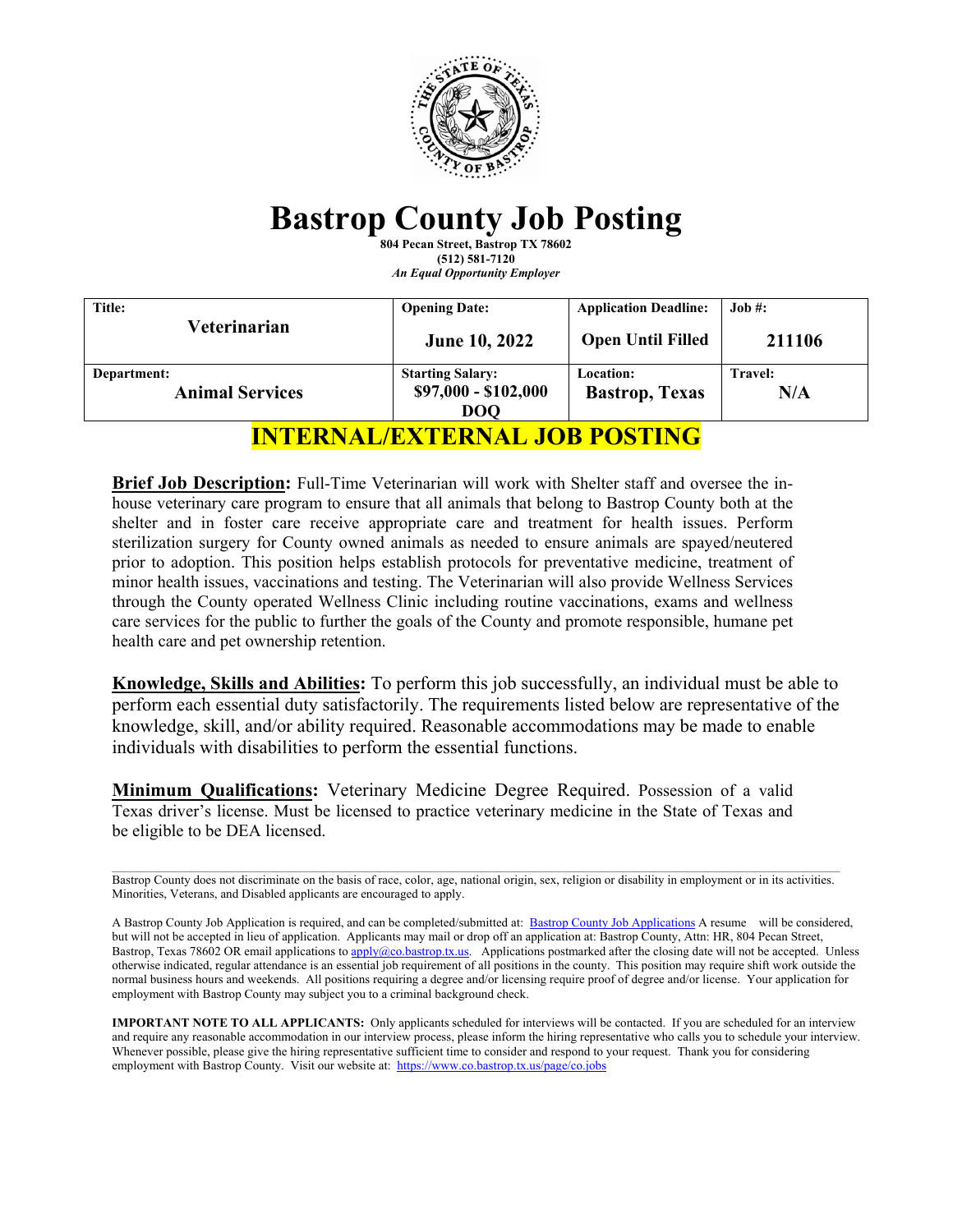

# **BASTROP COUNTY, TEXAS Job Description**

*Job Title: Full-Time Veterinarian*

**Department:** Animal Shelter **FLSA Status:** Exempt

**Reports To:** BCAS Manager

**SUMMARY:** Full-Time Veterinarian will work with Shelter staff and oversee the in-house veterinary care program to ensure that all animals that belong to Bastrop County both at the shelter and in foster care receive appropriate care and treatment for health issues. Perform sterilization surgery for County owned animals as needed to ensure animals are spayed/neutered prior to adoption. This position helps establish protocols for preventative medicine, treatment of minor health issues, vaccinations and testing. The Veterinarian will also provide Wellness Services through the County operated Wellness Clinic including routine vaccinations, exams and wellness care services for the public to further the goals of the County and promote responsible, humane pet health care and pet ownership retention.

## **SUPERVISION RECEIVED AND EXERCISED**

Works cooperatively with the Director and Animal Health Manager to oversee the veterinary medical program.

Exercises no supervision.

#### **DUTIES AND RESPONSIBILITIES include** the following:

- 1. Uses appropriate shelter medicine program information to establish guidelines and protocols for treatment, preventative medicine, vaccinations and testing procedures;
- 2. Assures that medications and treatments are appropriately prescribed and administered as a matter of standard operating procedures;
- 3. Observes and evaluates animals for signs of illness, diagnose and prescribe treatment for illnesses and injuries within scope of BCAS services;
- 4. Work with shelter staff to administer basic medications and vaccinations to animals, participate in shelter observation walk throughs as necessary and maintain accurate records;
- 5. Perform in-house sterilization surgery for County owned animals and may perform other minor procedures on an as needed basis;
- 6. Serves as Wellness Clinic Veterinarian for high volume, low cost clinic offering basic exams, vaccinations, prescription preventatives and other related wellness care to public clients;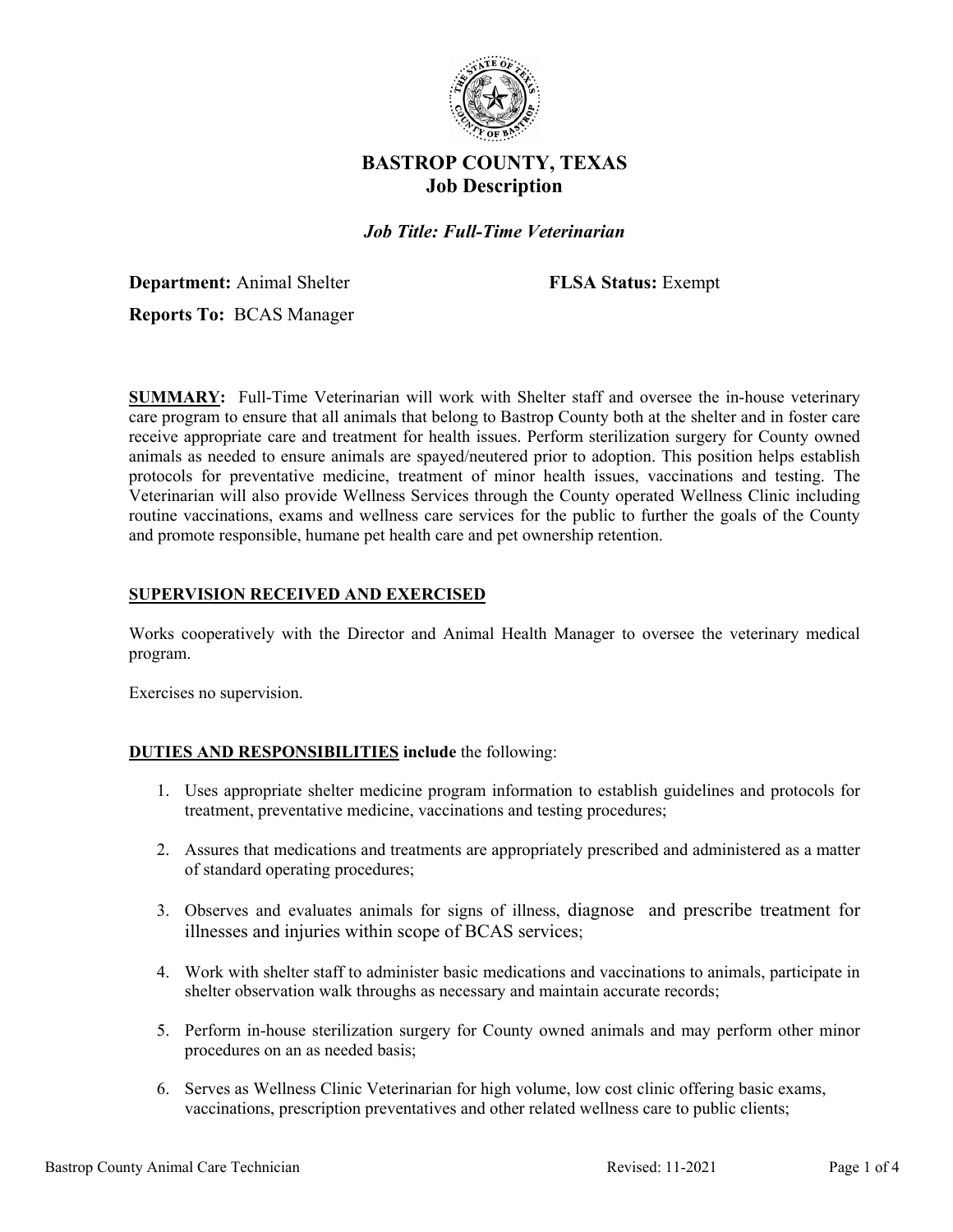- 7. Provide excellent customer service and education to the public on their pet's health issues, interpret diagnostic testing, diagnose and prescribe course of treatment;
- 8. Refer clients to veterinarians for any follow up care/needs and issues out of BCAS scope of services
- 9. Accurately add data into the Animal Shelter's software system to update and maintain animal's records;
- 10. Performs and/or assists with humane euthanasia of animals as needed;
- 11. Handle controlled substances and follow all applicable laws and policies while maintaining accurate and current records.
- 12. Works as part of a team and maintains a cooperative, helpful and professional attitude towards fellow workers, supervisors, and the general public;
- 13. Be available to respond after hours and on weekends, holidays in the event of emergency or disaster situation.
- 14. Maintains confidentiality and security of all case work and any additional information provided;
- 15. Must readily comply with departmental and county-wide policies and procedures; and
- 16. Performs related work duties.

#### **OTHER FUNCTIONS:**

**NOTE:** The essential functions describe the general nature and level of work being performed by employees holding this position. This is not intended to be a comprehensive listing of all duties and responsibilities required, nor are all duties listed necessarily performed by any one employee so classified.

**MINIMUM QUALIFICATIONS:** To perform this job successfully, an individual must be able to perform each essential duty satisfactorily. The requirements listed below are representative of the knowledge, skill, and/or ability required. Reasonable accommodations may be made to enable individuals with disabilities to perform the essential functions.

#### **Knowledge of:**

 Various animal species, breeds, ages, and sizes; Practices and techniques used to maintain & monitor animal wellness and health; Veterinary medicine-with a focus on Wellness Services and Shelter Medicine preferred

#### **Ability to:**

Handle animals safely and effectively;

Identify signs of animal illnesses, diseases, and injuries;

 Establish and maintain effective working relationships with those contacted in the course of the job; Perform various manual tasks including some animal restraint and physical exams for extended periods of time;

Work independently in the absence of supervision;

Work in a safety-conscious environment and to follow & promote good safety practices;

Learn, understand, and apply pertinent laws, rules, and regulations;

Communicate clearly and concisely, both verbally and in writing.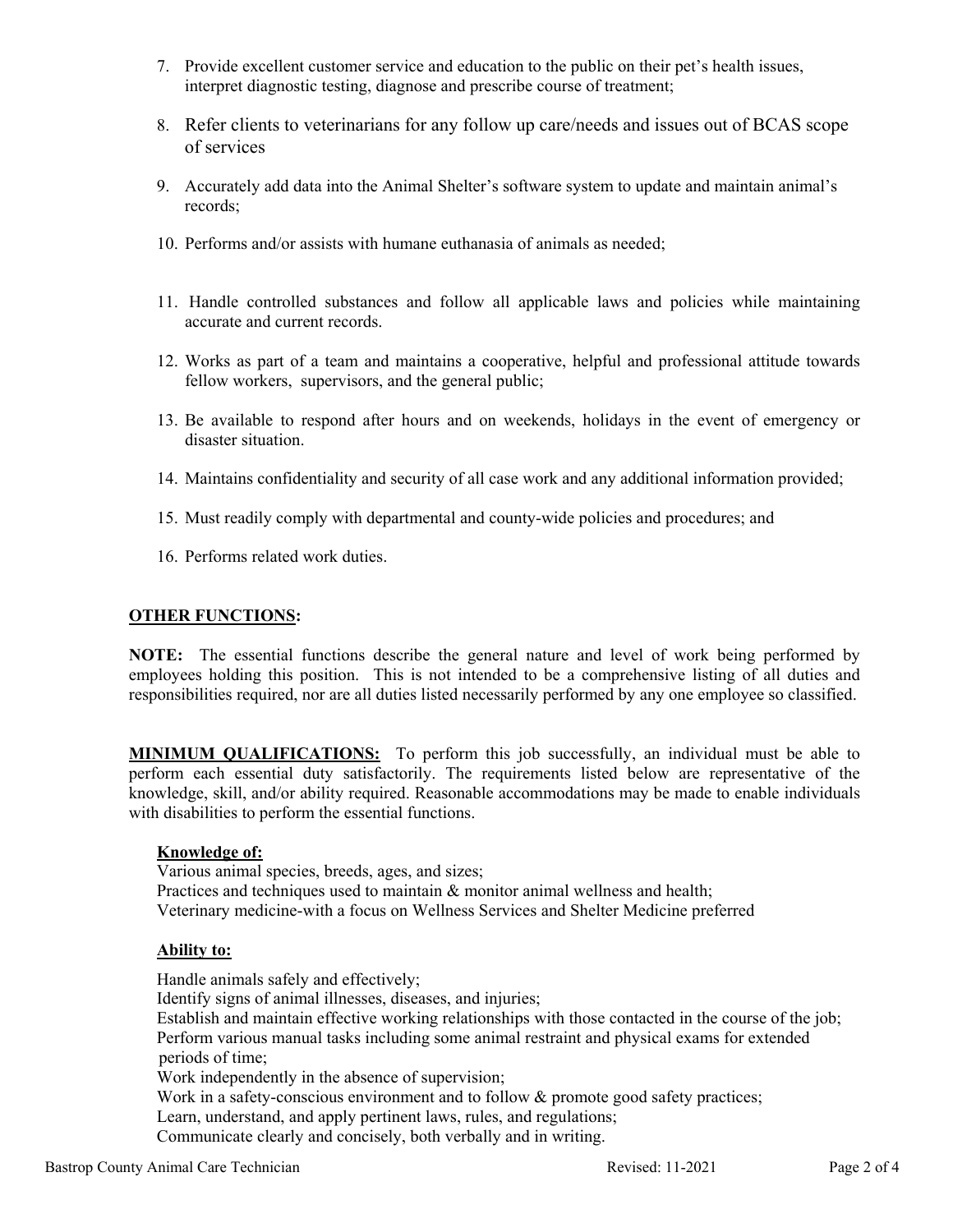#### **Physical Demands:**

The physical demands described here are representative of those that must be met by an employee to successfully perform the essential duties of this job. Reasonable accommodations may be made to enable individuals with disabilities to perform the essential functions.

Maintain effective audio-visual discrimination and perception needed for:

 Making observations, operating assigned equipment, and communicating with others; Employee must have visual abilities including close vision, distance vision, depth perception, peripheral vision, and the ability to adjust focus.

Effectively handle a work environment and conditions which involve:

 Working with various kinds of animals, Exposure to loud noise, Exposure to various weather Conditions, working closely with others, working outside normal business hours and in hours of Darkness; Exposure to dust, dirt, fumes, animal waste, animal diseases, parasites, etc., and airborne particles;

Maintain physical condition needed to accomplish the performance of assigned duties and responsibilities, which may include:

Walking, sitting, stooping or standing for long periods of time, Lifting and carrying animals, Climbing, Crawling, Squatting, Kneeling, Walking on uneven and/or slippery surfaces.

 Maintain mental capacity sufficient to accomplish the performance of assigned duties and Responsibilities, which may include:

Effective interaction and communication with others;

Making sound decisions in a manner consistent with the essential job functions.

#### **EXPERIENCE, EDUCATION, and LICENSING:**

Any combination of experience and training that would likely provide the required knowledge and abilities is qualifying. A typical way to obtain the knowledge and abilities would be:

#### **Experience:**

Some knowledge and experience in handling, identifying, and caring for animals.; or any combination of experience and training that would likely provide the required knowledge, skills, and abilities necessary to perform the essential job functions with preference for experience in the veterinary field.

#### **Education:**

Veterinary Medicine Degree Required

## **Licensing:**

Possession of a valid Texas driver's license.

 Must be licensed to practice veterinary medicine in the State of Texas and be eligible to be DEA licensed.